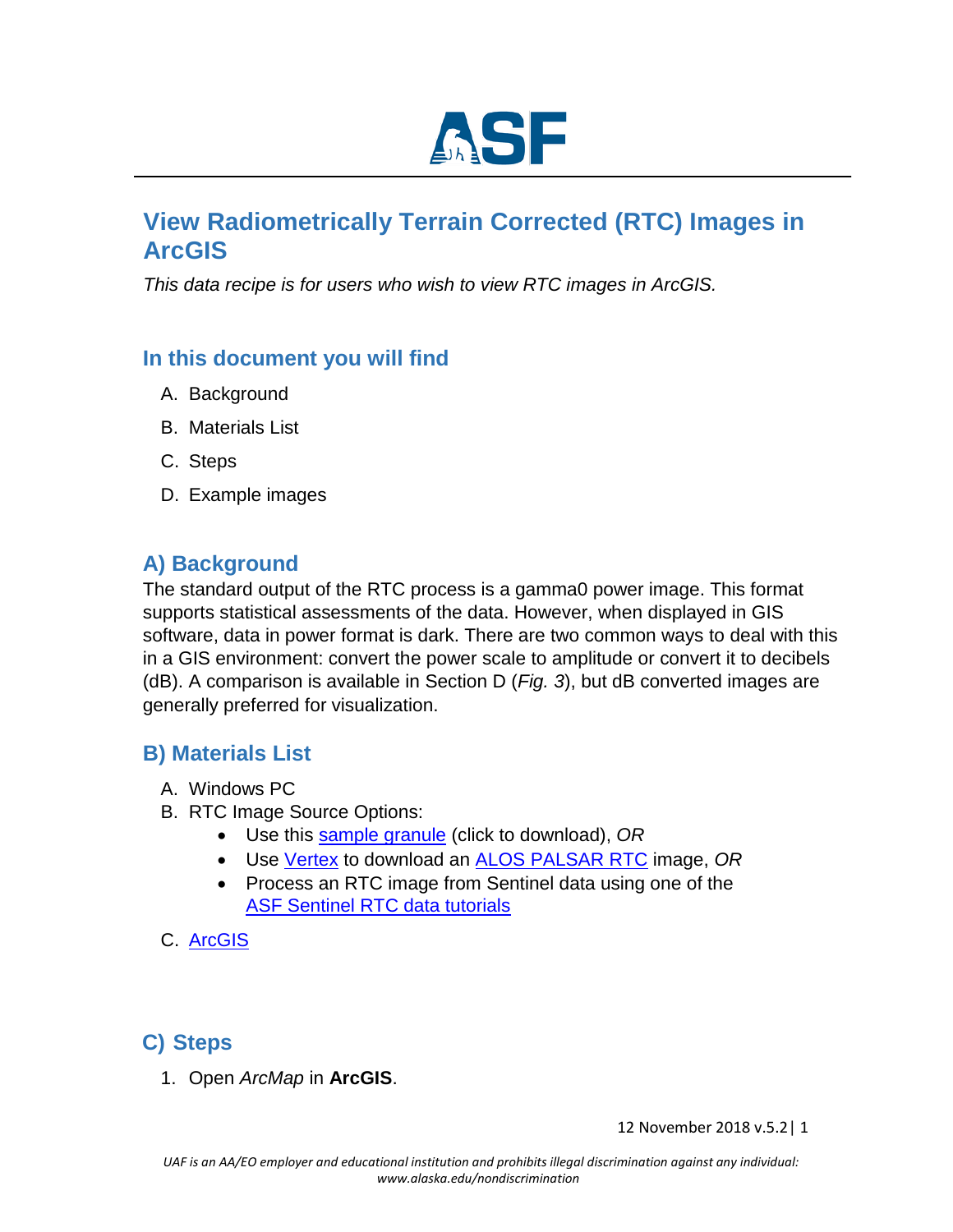- 2. Load an RTC image (.tif file) into ArcGIS
	- a) Drag and drop the file into the *Table of Contents* window, or in the top menu click **File** > **Add Data** > **Add Data**.
	- b) Then click on the *Connect to Folder* button **a** and navigate to the folder that contains the RTC image

#### *Note:* **Ensure that the** *Spatial Analyst* **toolbox is checked in the Extensions section of the** *Customize* **tab**

- 3. Open **Raster Calculator** (use search function to find calculator).
	- a) Calculate the following conversions
		- Amplitude (Fig 1): *SquareRoot("RTC filename")*
		- Decibel (dB) (Fig 2): *db = 10. \* Log10("RTC filename")*
	- b) Set the Output Raster field to a directory of your choice and select **OK**

| Map Algebra expression                                                           |                |                                                        |   |        |               |          |                                               |                                                | $\wedge$ | <b>Raster Calculator</b>                  |
|----------------------------------------------------------------------------------|----------------|--------------------------------------------------------|---|--------|---------------|----------|-----------------------------------------------|------------------------------------------------|----------|-------------------------------------------|
| Layers and variables<br>Gamma0_VV.img                                            |                | <b>NUULIUL/UVVIII</b><br>∧<br>RoundUp                  |   |        |               |          |                                               |                                                |          | Builds and executes a                     |
|                                                                                  | $\overline{7}$ | Square<br>$\sqrt{8}$<br>$\alpha$<br>9<br>$1 =$<br>$==$ |   |        |               |          | single Map Algebra<br>expression using Python |                                                |          |                                           |
|                                                                                  | $\overline{4}$ | $5\overline{5}$                                        | 6 | $\ast$ | $\geq$        | $>=$     |                                               | SquareRoot<br>Trigonometric -<br>ACos<br>ACosH |          | syntax in a calculator-like<br>interface. |
|                                                                                  | $\mathbf{1}$   | $\overline{2}$                                         | 3 |        | $\dot{\rm{}}$ | $\leq$ = | $\boldsymbol{\lambda}$                        |                                                |          |                                           |
|                                                                                  |                | $\circ$                                                |   | $^{+}$ |               |          | $\sim$                                        | ASin                                           | v        |                                           |
|                                                                                  |                |                                                        |   |        |               |          |                                               |                                                |          |                                           |
|                                                                                  |                |                                                        |   |        |               |          |                                               |                                                |          |                                           |
| Output raster<br>C:\Users\amyers21\Documents\Output_attempts\#1\71C1_RTC_amp.tif |                |                                                        |   |        |               |          |                                               |                                                | 户        |                                           |
|                                                                                  |                |                                                        |   |        |               |          |                                               |                                                |          |                                           |
|                                                                                  |                |                                                        |   |        |               |          |                                               |                                                | ◡        |                                           |

*Figure 1:* Raster Calculator set-up for amplitude conversion